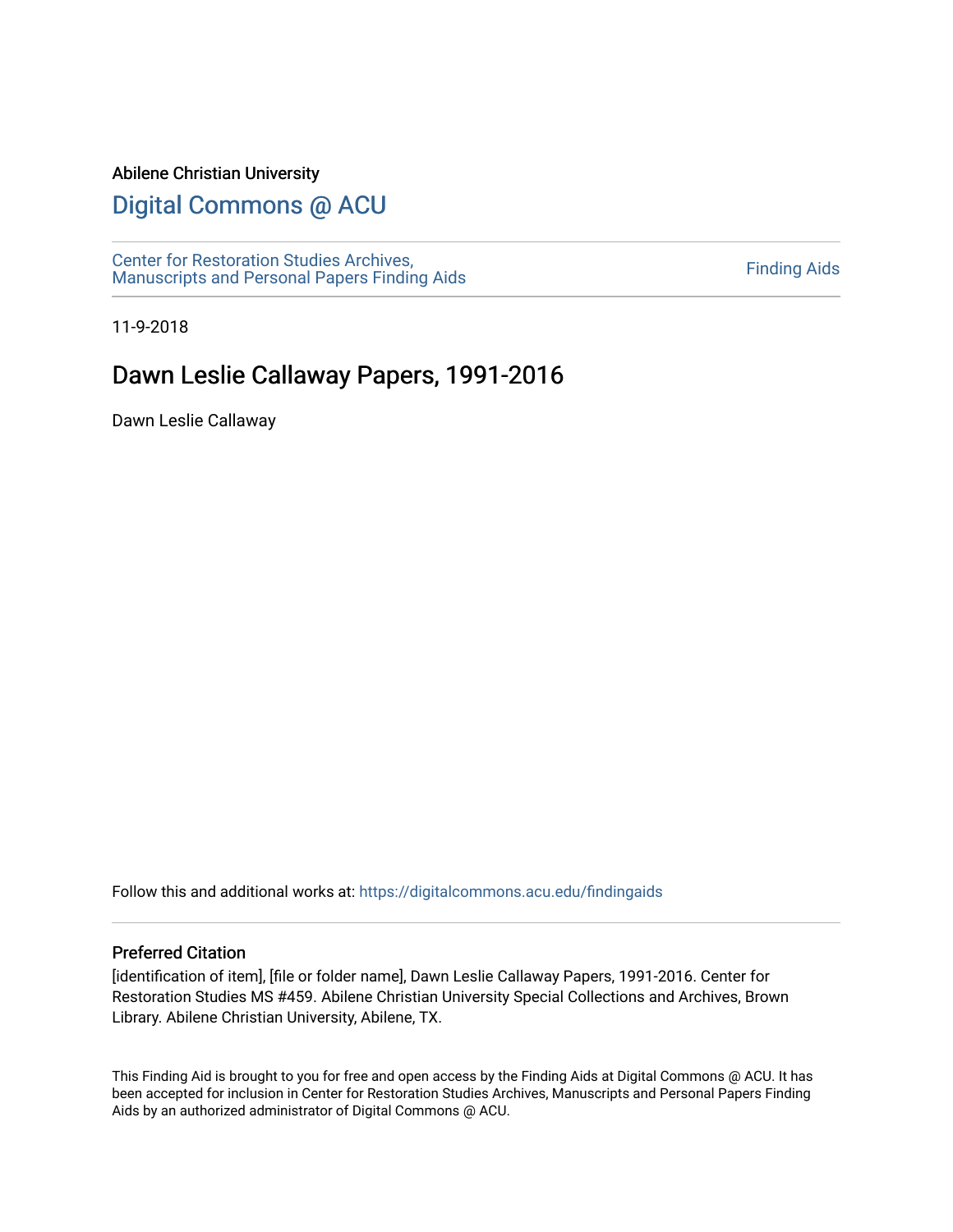# **Dawn Leslie Callaway Papers, (1991-2016)**

Center for Restoration Studies Manuscripts #459

Abilene Christian University Special Collections and Archives Brown Library Abilene Christian University Abilene, TX 79699-9208

12 January 2021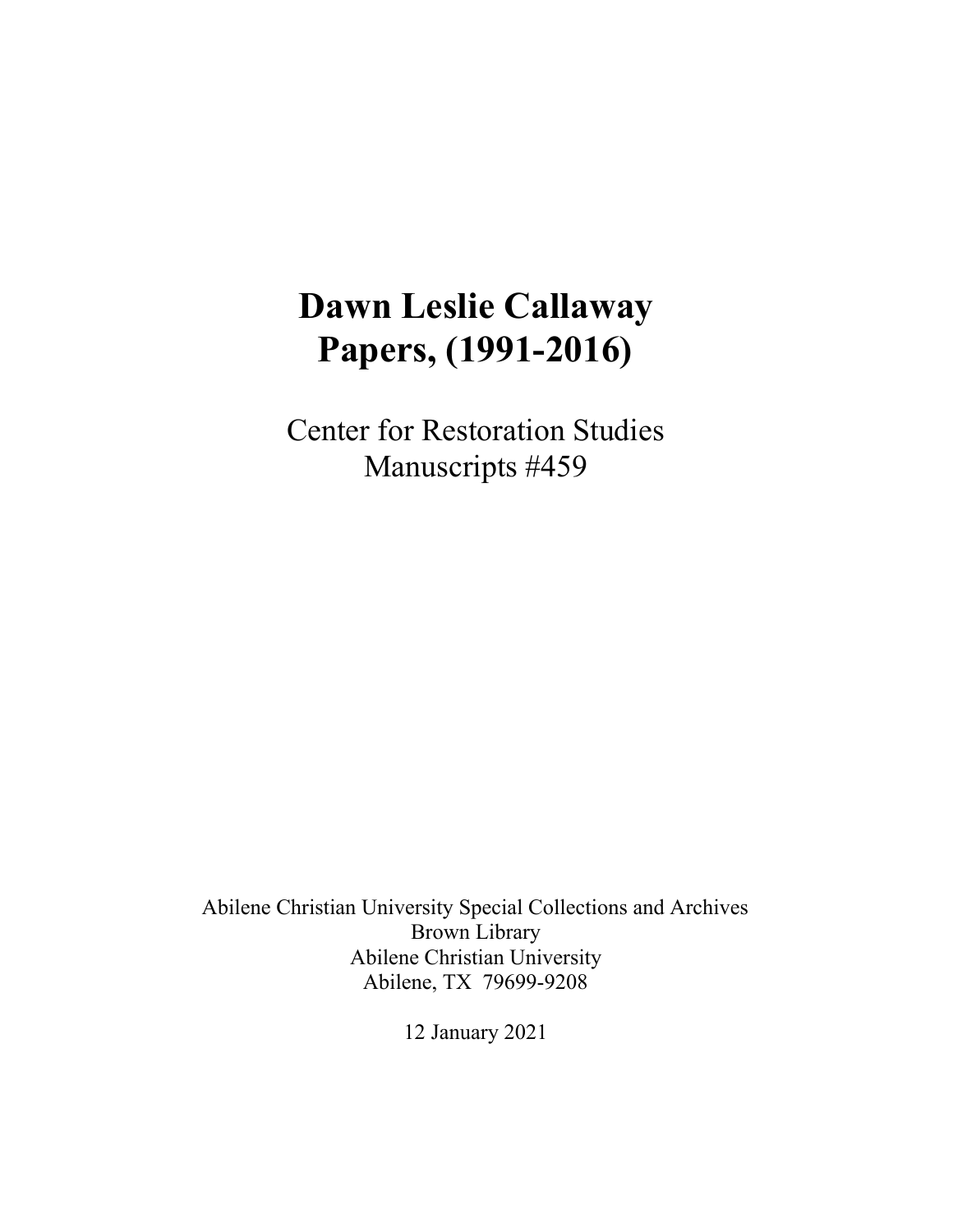### **About this collection**

**Title:** Dawn Leslie Callaway Papers

**Creator:** Dawn Leslie Callaway

**Identifier/Call Number:** Center for Restoration Studies Manuscripts #459

**Physical Description:** 1 linear foot (1 box)

**Dates (Inclusive):** 1991-2016

**Dates (Bulk):** 1991-2016

**Location:** Center for Restoration Studies

**Language of Materials:** English

**Scope and Content Note:** This collection includes 29 journals of poetry and notes and a folder of personal information about Callaway.

**Biographical Note:** Dawn Leslie Callaway (she also went by 'Lori J. Lee' and 'Rebel Yell') hitchhiked and lived on the streets most of her life. She published "Hitchhiker's Dream" in 1992, a verse record of her travels through the South under her pen name 'Rebel Yell.' Callaway connected with the Aspen Grove Christian Church (Franklin, TN) where the members helped her secure a job and find a place to live. Her journals provide insight into topics including women's issues, poverty, justice, and homelesness.

## **Administrative Information**

**Immediate Source of Acquisition:** Clinton J. Holloway **Date of Acquisition:** unknown **Accession Number:** R 2017.044 **Date of Accession:** 17 July 2017 **Accessioned by:** Brady Cox **Processor and Date of Processing:** Brady Cox, 17 July 2017 **Finding Aid Creator and Date:** Brady Cox, 17 July 2017 **Finding Aid Update:** Mac Ice and Amanda Dietz, 12 January 2021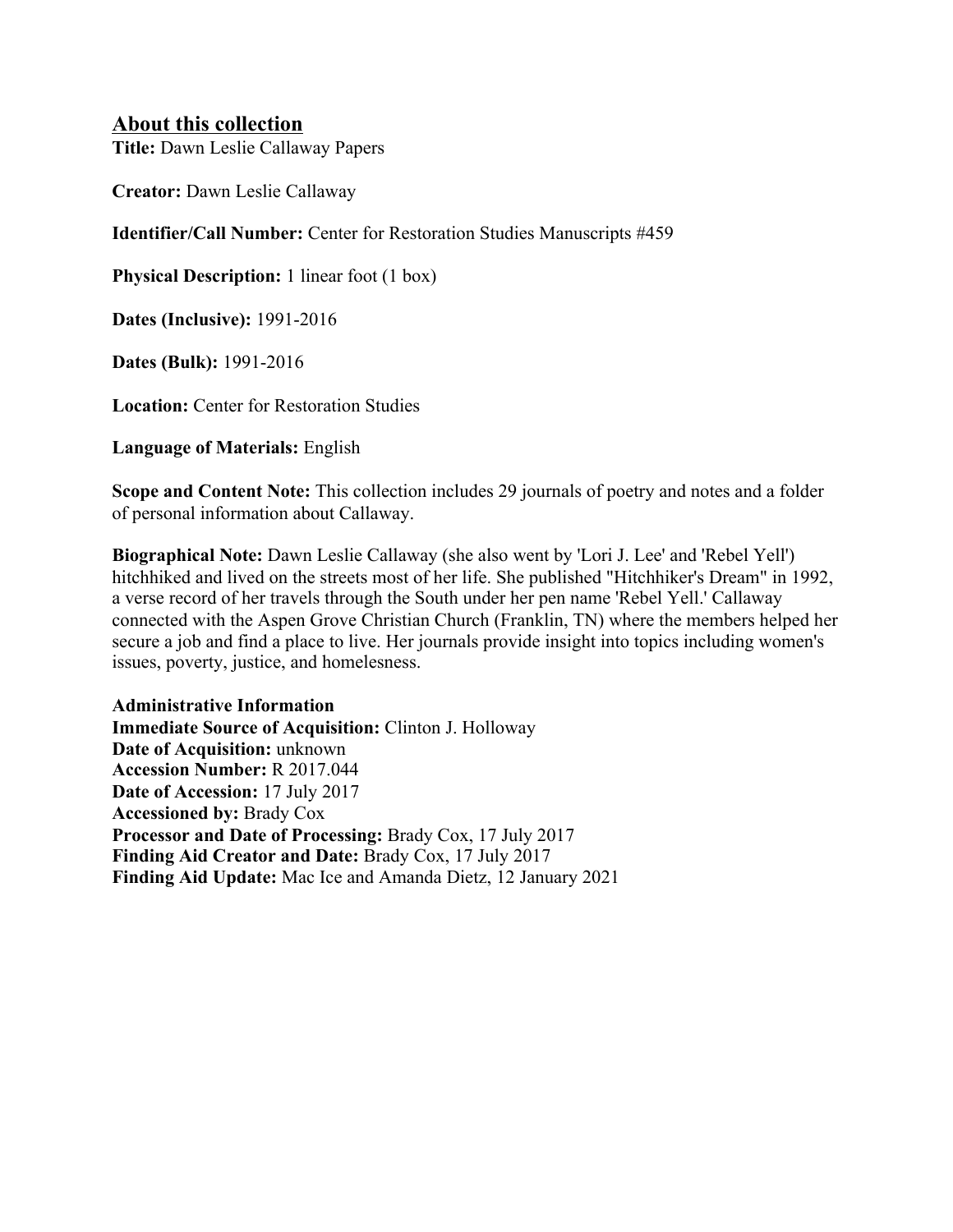## **Using this collection**

**Processing Status:** Processed

**Conditions Governing Access:** Materials are housed in the Abilene Christian University Special Collections and Archives, Brown Library, Abilene Christian University in Abilene, Texas and are non-circulating. Access is available during normal business hours; prior appointments are preferred.

**Conditions Governing Use:** Materials are housed in the Abilene Christian University Special Collections and Archives, Brown Library, Abilene Christian University in Abilene, Texas and are non-circulating. Access is available during normal business hours; prior appointments are preferred.

**Preferred citation:** [identification of item], [file or folder name], Dawn Leslie Callaway Papers, 1991-2016. Center for Restoration Studies MS #459. Abilene Christian University Special Collections and Archives, Brown Library. Abilene Christian University, Abilene, TX.

**Copyright notice:** Unless transferred in writing to Abilene Christian University, copyright is retained by the authors of these materials, or their descendants, as stipulated by United States Copyright Law (Title 17 US Code). Researchers are responsible for using these materials in conformance with copyright law.

**Arrangement of Materials:** There are 29 journals of notes and poetry followed by one folder of personal information.

### **Separated Materials:** none

#### **Subjects and Keywords**

Churches of Christ -- History --  $20<sup>th</sup>$  century Churches of Christ -- Tennessee Women Poetry